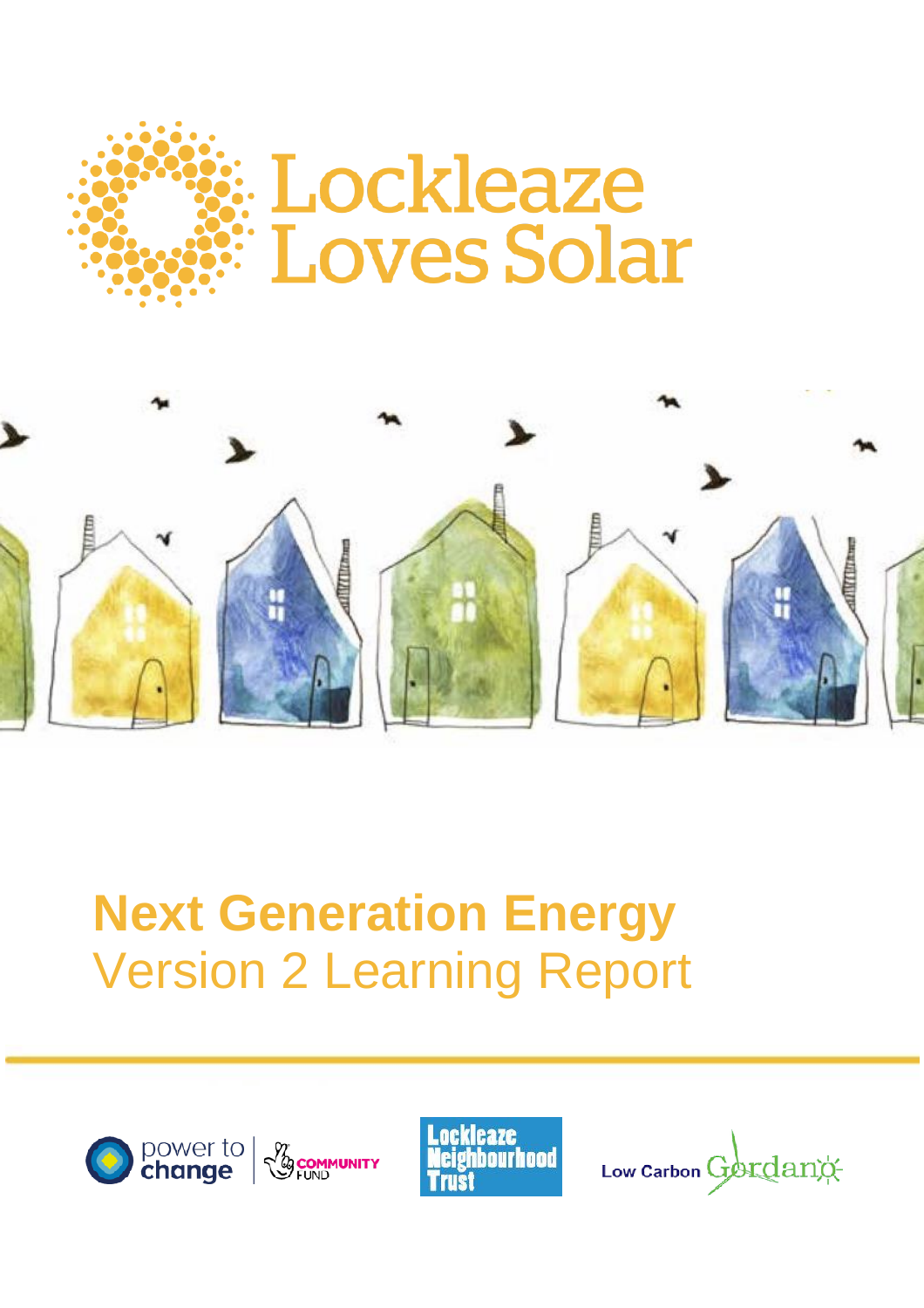# **Lockleaze Loves Solar – version 2 Learning Report**

# **Contents**

| $\mathcal{L}$ |
|---------------|
| 3.            |
| 5.            |
|               |
| 8             |
|               |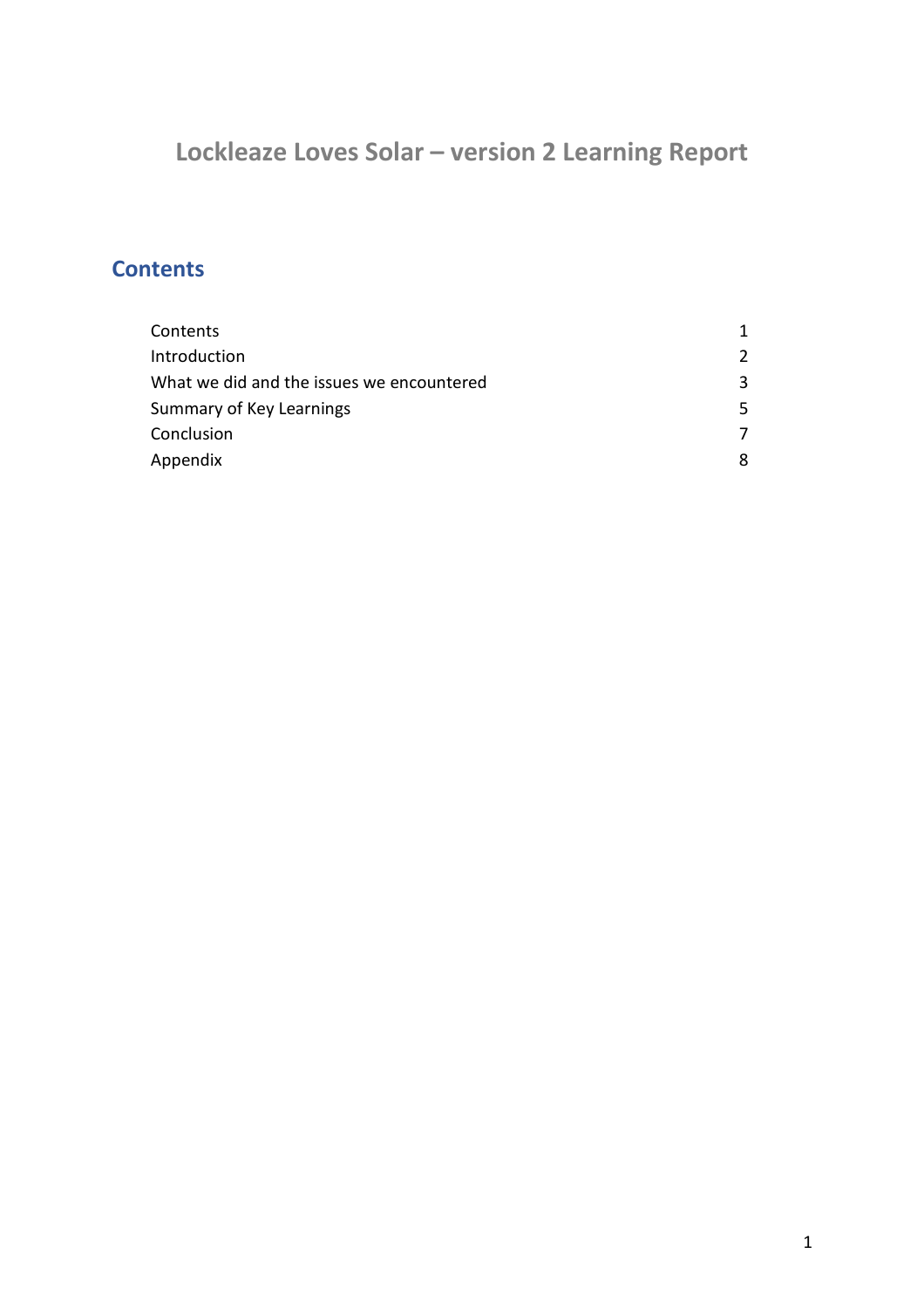## **Introduction**

This document is the sequel to the Lockleaze Loves Solar Interim Learning Report submitted to the Next Generation Energy scheme in the autumn of 2020. Within it we shall explain the pivot to version 2 (v2) of our model and the subsequent lessons learnt during that process.

As a brief reminder, version 1 (v1) of Lockleaze Loves Solar was to be a 1MW urban rooftop solar farm, a virtual power plant with free solar panels installed on the roofs of 300 homes in Lockleaze. The electricity they produce would be sold to the households at a discount and any surplus energy would be sold to an energy company on an export arrangement – or, if possible, shared with neighbours, also at a discount.

Whilst the arrival of the SARS-CoV-2 pandemic didn't help matters, v1 was ultimately deemed unworkable in the current circumstances. The three prime issues, in no particular order, being:

- 1. the sale of Bristol Energy (and the absence of any other energy company able to step into their role as billing and customer account manager)
- 2. the low export price, compared with limited ways of increasing customer self-use above about 30%
- 3. the financial model which, once administrative costs and mandatory fiduciary responsibilities were accounted for, was not yet viable.

Three thresholds were identified which would need to be met (certainly one of the three, probably two and ideally all three if any scheme were to be financially self-sustaining) before v1 might be viable in the real world. These were:

- 1. domestic rooftop Solar PV installation costs (including all scaffolding and other labour/management/admin charges) of £500/kw or less
- 2. annually averaged domestic self-use of greater than 40%
- 3. a 25-year guaranteed electricity export rate of greater than 6p/kwh

For context, current installation costs are in the order of £700/kw, self-use (without batteries) seems to top out at about 30% and there are no 25-year guaranteed export rates.

Ultimately, the decision was made in July 2020 to try and pivot to an alternative model; one that should still result in an increase in the installation of domestic solar PV in Lockleaze, but funded by the householders themselves and lacking any of the business model or energy sharing potential of version 1.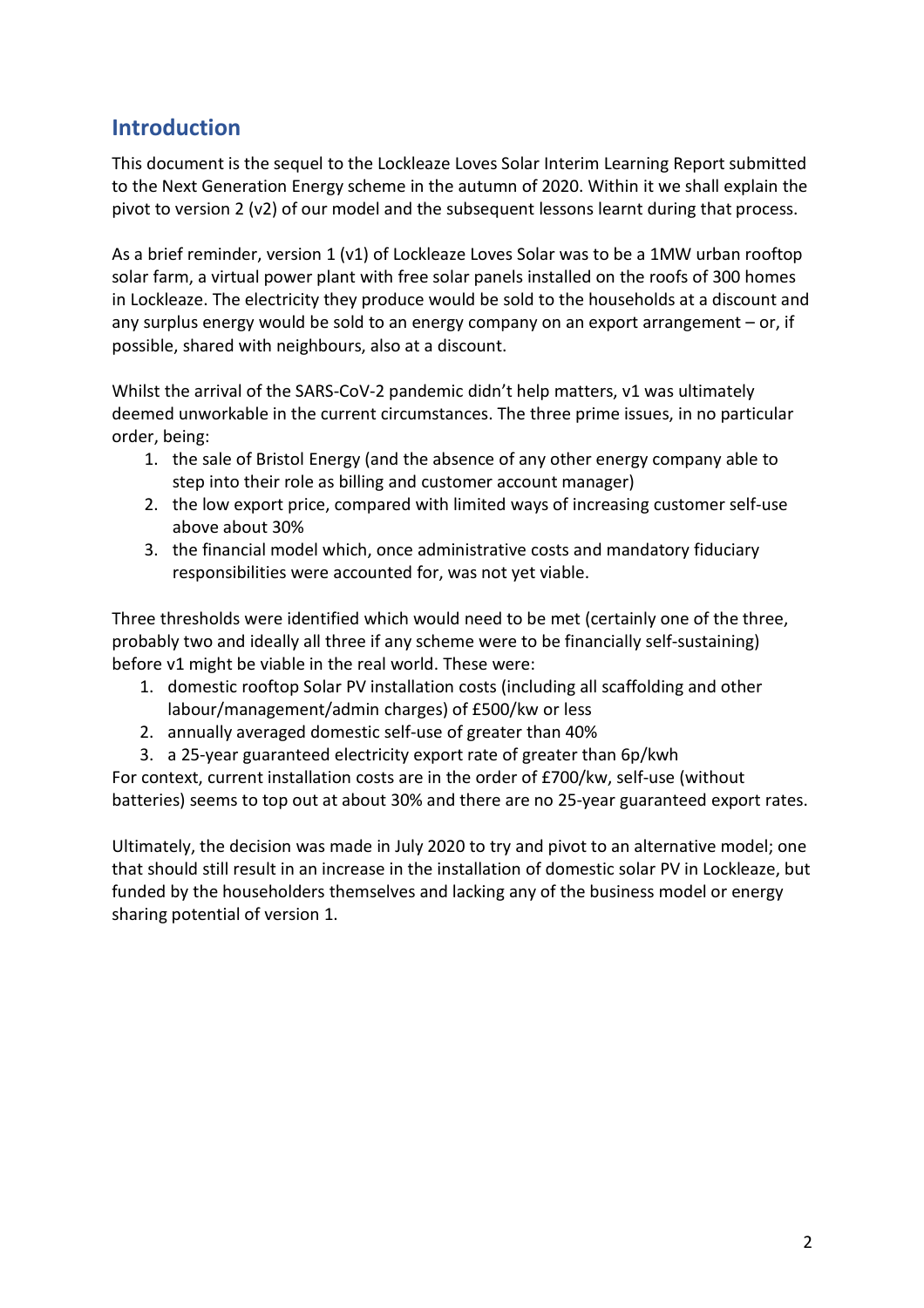### **What we did and the issues we encountered**

#### *V2 in a nutshell*

Lockleaze Loves Solar v2 was intended to be a signposting service that would connect householders who wanted to install domestic solar PV (and batteries) with a source of lowcost funding and an installer who could offer best-value installations. As part of the monthly repayments on the loan, a small sum would voluntarily be added (approx. £20 per installation per year) which would go to LLS in order to provide ongoing funding for additional signup campaigns.

#### *Funding*

In July 2020 we began discussions with Bristol Credit Union (BCU) about their potential as the source of our funding. BCU had previously explored solar funding loans but had not seen much uptake of them – possibly because of the interest rates being charged (in the order of 5%). After some discussion, a preliminary proposal of a £100k ring-fenced fund which would be available at circa 3% p.a. interest was put forward. Whilst this was a smaller pot than we had hoped for, since this would only fund about 20 installations (if batteries were included) rather than the 300 installations that we had originally envisaged, it still gave us something to work with and build upon.

We also began discussions around how we could build on this in the future, including concepts such as a philanthropic savings account where socially conscious and affluent citizens could put their money, to be paid little or no interest, but which would enable a large pot of money for householders to borrow from for their solar installations, thus enabling a larger number of installations.

However, regardless of the source of the capital, this loan-based funding model had one major drawback – it required that LLS act as credit Brokers on behalf of BCU. This will be explored further in the *Legals* section

Furthermore, it transpired that the £20 per annum surcharge could not be mandatory, only voluntary, which removed any form of income stability for the community organisation.

**Lesson: In a post-FiT landscape, you currently need to be able to access zero- or near zerocost capital to make domestic PV work on a medium-term financial timescale. Lesson: Without no-strings grant funding to drive the installations, financially precarious households will find it extremely difficult to adopt domestic PV without further straining their budgets for 10+ years after installation.**

**For further details see the table in the Appendix.**

#### *Legals*

Whilst v2 removed the need for roof leases, or all of the associated costs that a fiscally responsible community-funded business is subject to, it did introduce a few new regulatory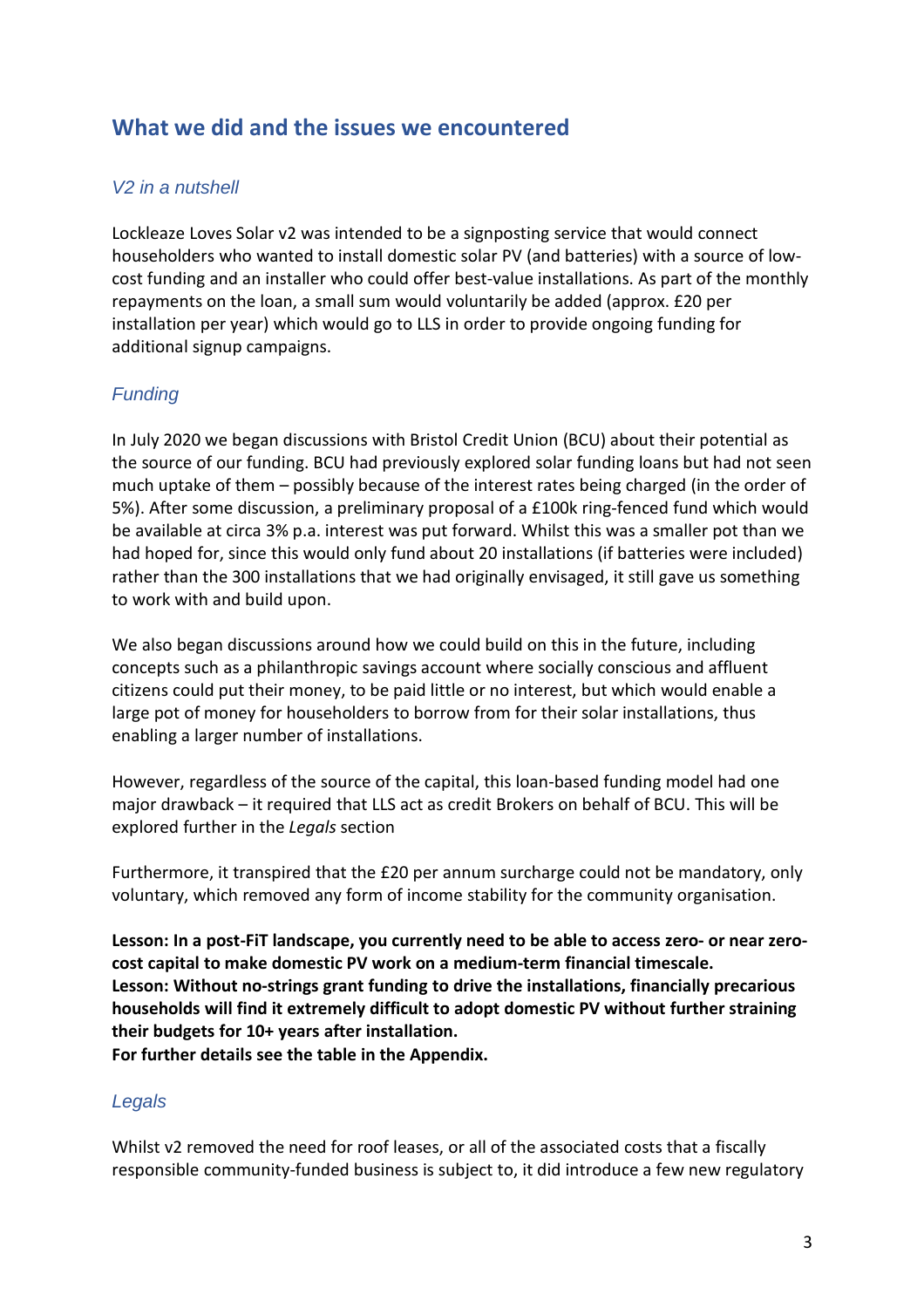and legal constraints. The key one being that, by signposting potential PV-owning households to Bristol Credit Union, we were in fact deemed to be credit broking on their behalf. This was not a showstopper, as it only required a relatively minor regulatory change on BCU's behalf and then a signed agreement between LLS and BCU regarding the nature of the work that would be undertaken.

However, the regulatory changes proved harder to achieve than initially expected. FCA approval lead-times are currently estimated at 6 months from submission. This *may* be partly due to the impact of SARS-CoV-2 and so, in time, those lead-times may return to their previously level of 3 months.

Additionally, whilst LLS no longer needed to take out a lease on the residential roof-space, the scheme participants still needed to own their property in order to be able to conduct the installation, meaning that this scheme would still only really be available to owneroccupiers and extremely progressive landlords and would therefore be likely to exclude (by default) the vast majority of those in fuel poverty that this project was originally intended to help.

**Lesson: When you are dealing with multiple parties with various financial interests then** *everything* **requires a contract and this adds time, complexity and/or cost. Lesson: Never underestimate the time impact of regulatory bureaucracy.**

#### *Installation*

After our original installer became unavailable, we reached out through our various networks which led to some preliminary conversation that seemed extremely attractive. Through different channels we were variously informed of sources of wholesale PV and battery infrastructure along with available installers with low-cost scaffolding solutions. Taking these values at face cost, it seemed as though we had identified a way of cutting significant sums off the cost to install a domestic PV system.

However, when a sample quotation for a model property was requested, it became clear that the previously quoted prices had not accounted for the ancillary costs of operating a business and thus the previously avoided margin of circa 25% reappeared, breaking the financial model once again. Because of the installation charges and the interest payments it cost more per month, over the 10-year lifespan of the loan, than the savings that would be achieved by the domestic PV installation. This meant that anyone already in fuel poverty would be worse off, in the short to medium term, by taking this deal than they would be if they did nothing. Given the aims of the scheme, this was a disappointing blow which further excluded those that it had been intended to help.

#### **Lesson: When buying a turnkey service from a 3 rd party, the final sum is often far greater than the values of the obvious parts.**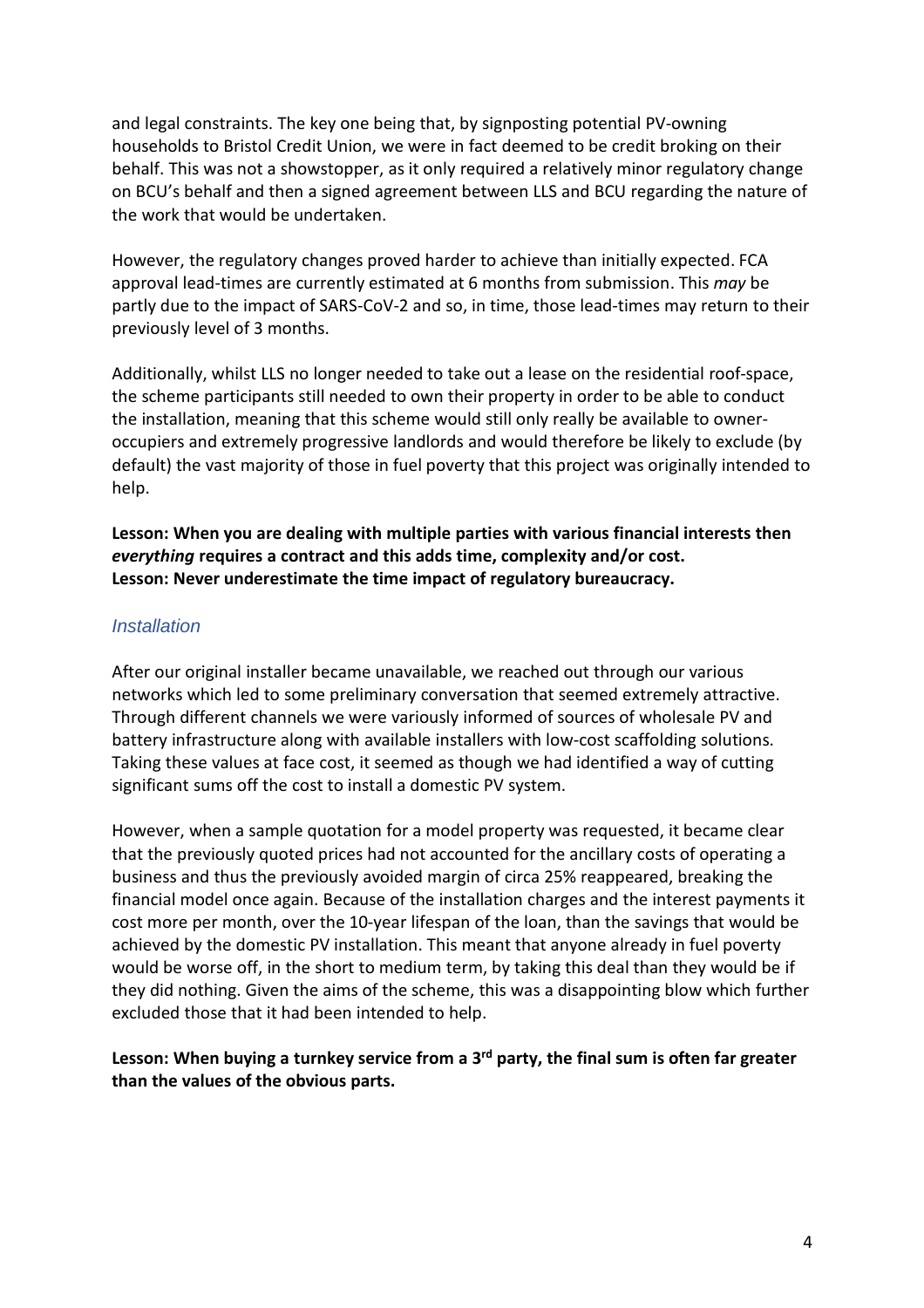## **Summary of Key Learnings**

*The points below summarise key learnings from v2 of Lockleaze Loves Solar, though many of them have echoes carried over from v1.*

**Understand the non-negotiable costs.** There is an administrative and compliance cost burden which comes from running a business rather than doing something yourself. This can range from legal and incorporation costs to insurance, maintenance and staffing. You need to fully understand how much you will need to spend on this (and how much any 3<sup>rd</sup> parties that you hire also need to spend on theirs) and factor it into the business model otherwise you will suddenly discover that the costs are far higher than initially assumed and there is no way to increase the revenue to cover them.

To give an example:

If I, using my own money, hire a company to install solar panels on my roof then currently my investment will pay for itself in about 10 years and if the system breaks then only I lose out.

If I have to borrow money to pay for the installation, the payback increases to about 13 years and if the system breaks then I still have to pay the loan, otherwise the loan company loses out.

If I am running a company which raises money from the community to then pay for another company to do the installations then the payback increases to over 20 years, and I have a fiduciary duty of care to my investors to ensure that the assets that their investment has bought are appropriately insured and maintained so as to minimize any risk of loss.

You cannot assume that someone will always be available to do the work voluntarily and so \*must\* base your business model on the assumption that you need to pay *someone* to do the work (customer management, billing etc.). In version 1, this cost was rolled into the energy supplier tariffs, whereas in version 2 it needs to be explicitly accounted for.

**Model, Test and Adjust**. Our feasibility study started with a spreadsheet model that showed the variabilities and dependencies and allowed us to model scenarios and test assumptions. This has continued to be important in decision making  $-e.g.$  on the need to 'pivot'. However, it is important to ensure that you have people looking for both the positives and the negatives within such a model – it is very easy to make a spreadsheet provide you with the answer that you want, whether intentionally or by accident, and so external review by colleagues at regular stages is key to avoiding a form of enthusiastic groupthink around the viability of any proposal.

**Marginal Business Model**. So soon after the end of subsidies, any model was bound to be marginal. Wishful thinking does not improve it, and there is a continual need for a hard and dispassionate realism about what a business *requires* to be viable in the long term. Assumptions need to be questioned regularly, and projections tweaked accordingly. However, a marginal business model that has planned and prepared for all eventualities and worst-case scenarios is **still** a viable model (albeit as a non-profit in the very truest sense of the word) and it is important not to give up hope is your accounting seems to be an on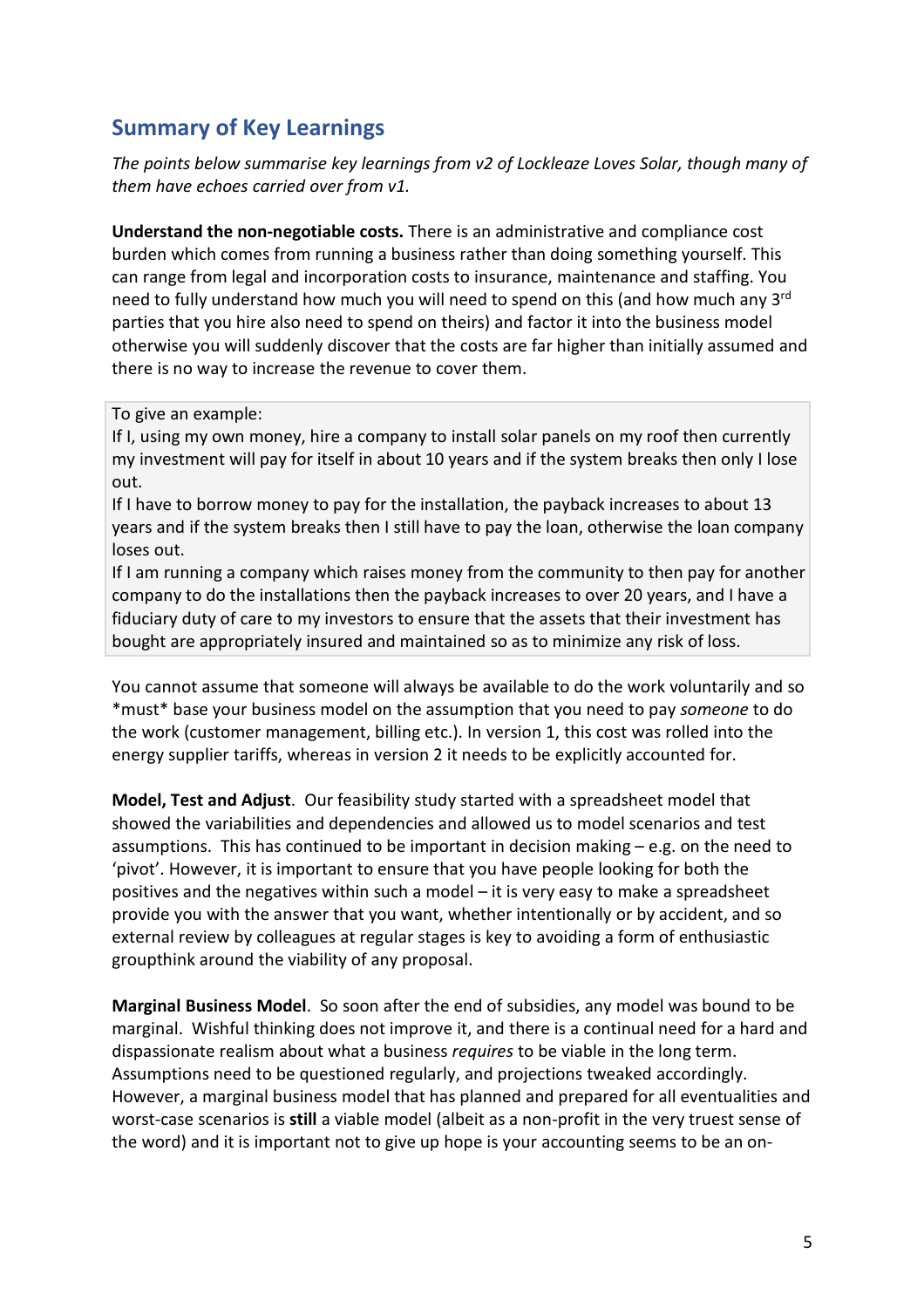going zero-sum game. If that's because you have rigorously analysed, and accounted for, your costs and risks then that's fine.

**Agile Planning**. Things keep changing, and we have not been able to stick perfectly to our initial plan. It becomes necessary to hold the final end-goal in mind whilst rapidly adapting to and compensating for unforeseen events and new information. However, this type of project management is best suited for proximate and highly responsive teams, whose members can drop everything to swarm a problem and solve it. It isn't so functional in a world of email and scheduling mutually available times for zoom calls, because an epidemic has stopped us from being able to work shoulder to shoulder for extended periods of time.

**The Perfect is the Enemy of the Good**. The pivot strategy eliminated some costs and legislative burdens and, given time, would have helped drive the uptake of domestic PV amongst a relatively small number of customers. However, it also meant that we were far less able to help those in fuel poverty. If, at the very beginning, we had agreed that it was acceptable to achieve one or more of several intersecting goals, rather than committing ourselves to achieving all of them (or none) then it might have been easier to agree on small incremental improvements that built toward the overall goal, rather than trying to solve a single large, complex and knotty problem.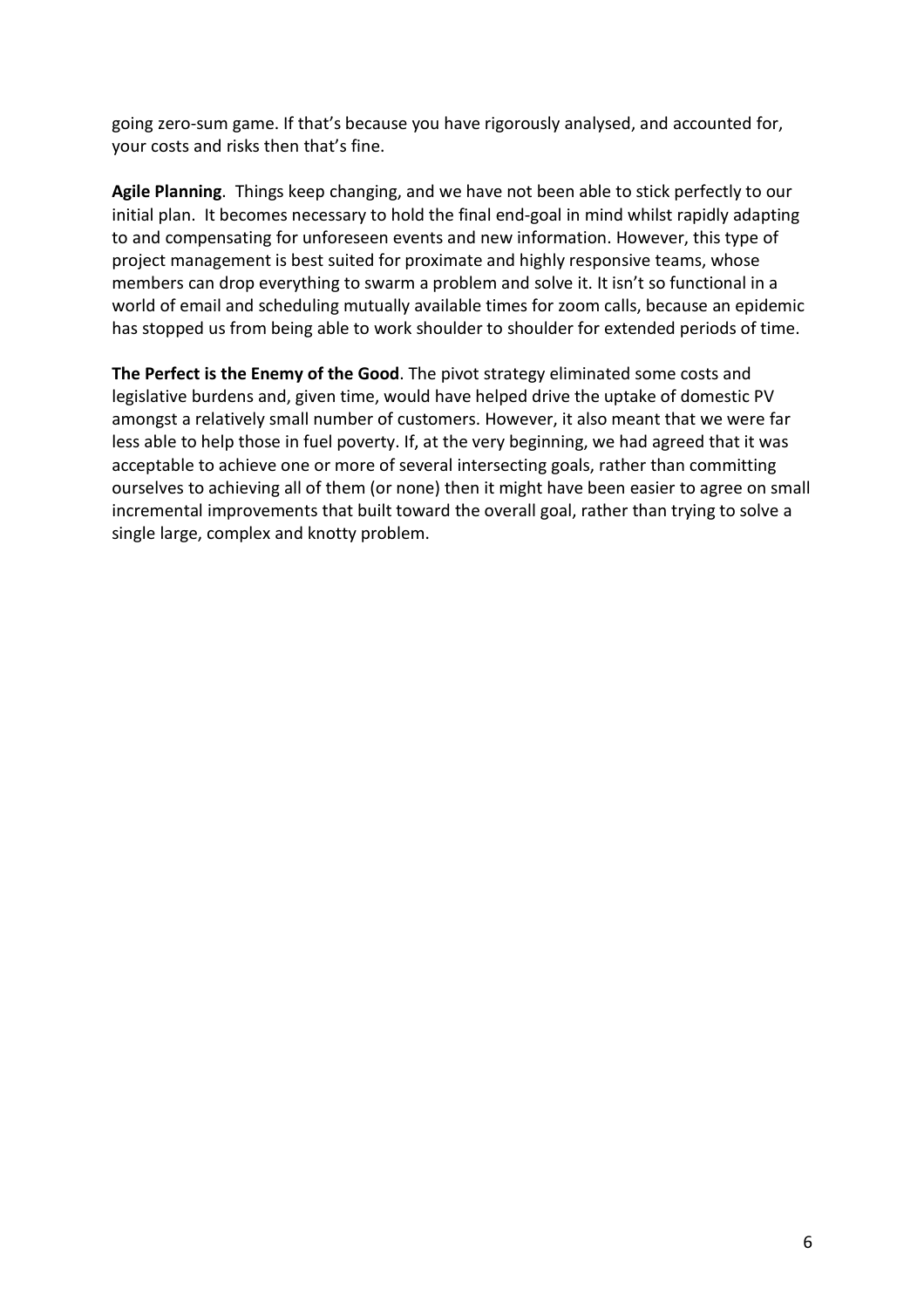## **Conclusion**

It would be all too easy to look at the challenges that we encountered and assume that community-funded domestic PV is a problem to be put into the "too-hard" pile. However, as described in the introduction, we have identified trigger points at which this sort of project \*could\* become viable and they are not too far from the current reality. Better value batteries would significantly improve the self-use ratios, panel prices are still falling and there are innovative energy companies looking at pilot schemes for energy sharing that would raise the value of exported energy. On top of that, any increase in electricity prices would serve to further improve the appeal and financial return of local electricity generation via domestic PV.

We anticipate that other community organisations will be able to take this foundational work and build upon it, taking advantage of the expected improvements in costs over time and as strong a level of community engagement as was seen in Lockleaze, so that versions 3 and beyond of this model will, hopefully, prove to be successful.